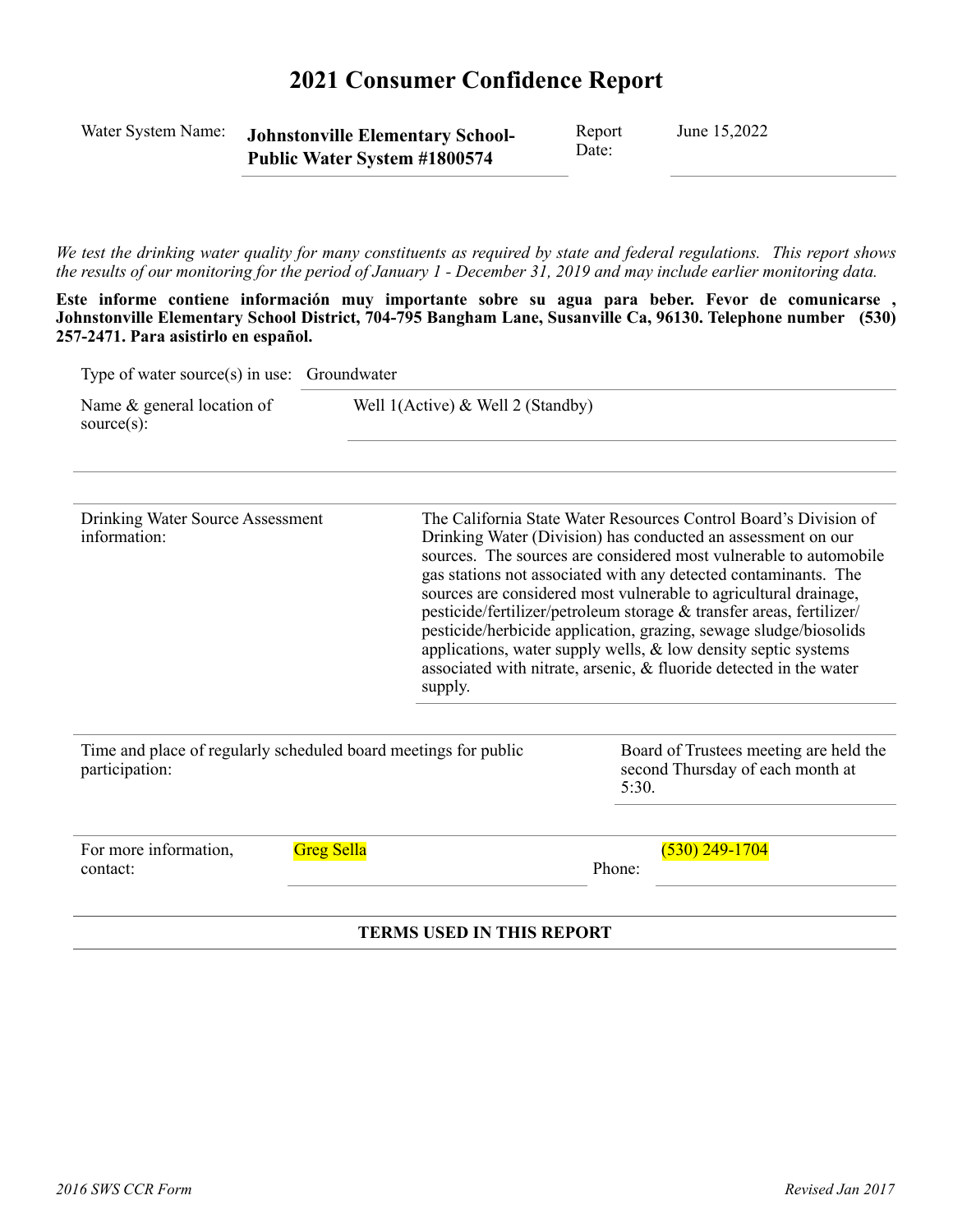level of a contaminant that is allowed in drinking water. Primary MCLs are set as close to the PHGs (or MCLGs) as is economically and technologically feasible. Secondary MCLs are set to protect the odor, taste, and appearance of drinking water.

**Maximum Contaminant Level Goal (MCLG)**: The level of a contaminant in drinking water below which there is no known or expected risk to health. MCLGs are set by the U.S. Environmental Protection Agency (USEPA).

**Public Health Goal (PHG)**: The level of a contaminant in drinking water below which there is no known or expected risk to health. PHGs are set by the California Environmental Protection Agency.

**Maximum Residual Disinfectant Level (MRDL)**: The highest level of a disinfectant allowed in drinking water. There is convincing evidence that addition of a disinfectant is necessary for control of microbial contaminants.

**Maximum Residual Disinfectant Level Goal (MRDLG)**: The level of a drinking water disinfectant below which there is no known or expected risk to health. MRDLGs do not reflect the benefits of the use of disinfectants to control microbial contaminants.

**Primary Drinking Water Standards (PDWS)**: MCLs and MRDLs for contaminants that affect health along with their monitoring and reporting requirements, and water treatment requirements.

**Maximum Contaminant Level (MCL)**: The highest **Secondary Drinking Water Standards (SDWS)**:MCLs for contaminants that affect taste, odor, or appearance of the drinking water. Contaminants with SDWSs do not affect the health at the MCL levels.

> **Treatment Technique (TT)**: A required process intended to reduce the level of a contaminant in drinking water.

> **Regulatory Action Level (AL)**: The concentration of a contaminant which, if exceeded, triggers treatment or other requirements that a water system must follow.

> **Variances and Exemptions**: State Board permission to exceed an MCL or not comply with a treatment technique under certain conditions.

> **Level 1 Assessment**: A Level 1 assessment is a study of the water system to identify potential problems and determine (if possible) why total coliform bacteria have been found in our water system.

> **Level 2 Assessment**: A Level 2 assessment is a very detailed study of the water system to identify potential problems and determine (if possible) why an *E. coli* MCL violation has occurred and/or why total coliform bacteria have been found in our water system on multiple occasions.

**ND**: not detectable at testing limit

**ppm**: parts per million or milligrams per liter (mg/L)

**ppb**: parts per billion or micrograms per liter  $(\mu g/L)$ 

**ppt**: parts per trillion or nanograms per liter (ng/L)

**ppq**: parts per quadrillion or picogram per liter (pg/L)

**pCi/L**: picocuries per liter (a measure of radiation)

**The sources of drinking water** (both tap water and bottled water) include rivers, lakes, streams, ponds, reservoirs, springs, and wells. As water travels over the surface of the land or through the ground, it dissolves naturally-occurring minerals and, in some cases, radioactive material, and can pick up substances resulting from the presence of animals or from human activity.

#### **Contaminants that may be present in source water include:**

- *Microbial contaminants*, such as viruses and bacteria, that may come from sewage treatment plants, septic systems, agricultural livestock operations, and wildlife.
- *Inorganic contaminants*, such as salts and metals, that can be naturally-occurring or result from urban stormwater runoff, industrial or domestic wastewater discharges, oil and gas production, mining, or farming.
- *Pesticides and herbicides*, that may come from a variety of sources such as agriculture, urban stormwater runoff, and residential uses.
- *Organic chemical contaminants*, including synthetic and volatile organic chemicals, that are by-products of industrial processes and petroleum production, and can also come from gas stations, urban stormwater runoff, agricultural application, and septic systems.
- *Radioactive contaminants*, that can be naturally-occurring or be the result of oil and gas production and mining activities.

**In order to ensure that tap water is safe to drink**, the USEPA and the State Water Resources Control Board (State Board) prescribe regulations that limit the amount of certain contaminants in water provided by public water systems. State Board regulations also establish limits for contaminants in bottled water that provide the same protection for public health.

**Tables 1, 2, 3, 4, 5, and 6 list all of the drinking water contaminants that were detected during the most recent sampling for the constituent**. The presence of these contaminants in the water does not necessarily indicate that the water poses a health risk. The State Board allows us to monitor for certain contaminants less than once per year because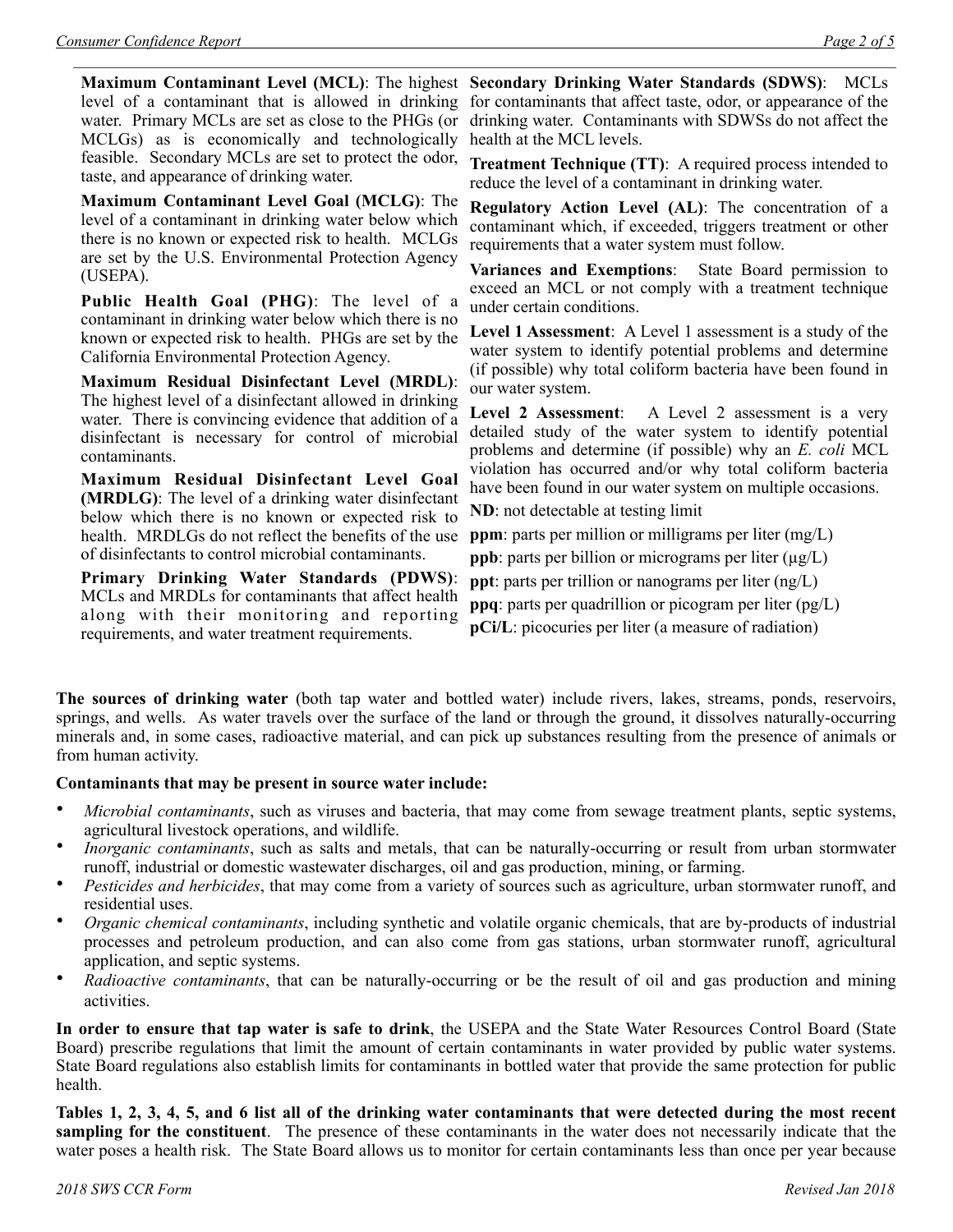the concentrations of these contaminants do not change frequently. Some of the data, though representative of the water quality, are more than one year old. Any violation of an AL, MCL, MRDL, or TT is asterisked. Additional information regarding the violation is provided later in this report.

| TABLE 1 – SAMPLING RESULTS SHOWING THE DETECTION OF COLIFORM BACTERIA                     |                                               |                                |                                                           |                                                                                                                                                 |                      |                          |                                                                                                                                                                     |
|-------------------------------------------------------------------------------------------|-----------------------------------------------|--------------------------------|-----------------------------------------------------------|-------------------------------------------------------------------------------------------------------------------------------------------------|----------------------|--------------------------|---------------------------------------------------------------------------------------------------------------------------------------------------------------------|
| Microbiological<br><b>Contaminants</b><br>(complete if bacteria detected)                 | <b>Highest</b><br>No. of<br><b>Detections</b> | No. of months in<br>violation  |                                                           | <b>MCL</b>                                                                                                                                      |                      | MCLG                     | <b>Typical Source of Bacteria</b>                                                                                                                                   |
| Total Coliform Bacteria<br>(state Total Coliform Rule)                                    | (In a mo.)                                    | $\mathbf{0}$                   |                                                           | $\mathbf{0}$                                                                                                                                    |                      | $\mathbf{0}$             | Naturally present in the<br>environment                                                                                                                             |
|                                                                                           | (In the year)                                 | $\mathbf{0}$                   |                                                           | A routine sample and a<br>repeat sample are total<br>coliform positive, and<br>one of these is also<br>fecal coliform or $E$ .<br>coli positive |                      |                          | Human and animal fecal waste                                                                                                                                        |
| E. coli<br>(federal Revised Total Coliform<br>Rule)                                       | (from<br>$4/1/16 - 12/3$<br>1/16              | $\mathbf{0}$                   |                                                           | (a)                                                                                                                                             |                      | $\theta$                 | Human and animal fecal waste                                                                                                                                        |
| sample or system fails to analyze total coliform-positive repeat sample for E. coli.      |                                               |                                |                                                           |                                                                                                                                                 |                      |                          | (a) Routine and repeat samples are total coliform-positive and either is E. coli-positive or system fails to take repeat samples following E. coli-positive routine |
|                                                                                           |                                               |                                |                                                           |                                                                                                                                                 |                      |                          | <b>TABLE 2 - SAMPLING RESULTS SHOWING THE DETECTION OF LEAD AND COPPER</b>                                                                                          |
| <b>Lead and Copper</b><br>(complete if lead or copper<br>detected in the last sample set) | <b>Sample</b><br>Date                         | No. of<br>samples<br>collected | 90 <sup>th</sup><br>percentil<br>e level<br>detected      | No. sites<br>exceeding<br>AL                                                                                                                    | AL                   | <b>PHG</b>               | <b>Typical Source of Contaminant</b>                                                                                                                                |
| Lead (ppb)                                                                                | 2019                                          | 5                              | $\theta$                                                  | $\mathbf{0}$                                                                                                                                    | $\theta$             | $\mathbf{0}$             | Internal corrosion of household water<br>plumbing systems; discharges from<br>industrial manufacturers; erosion of<br>natural deposits                              |
| Copper (ppm)                                                                              | 2019                                          | 5                              | 890                                                       | $\overline{0}$                                                                                                                                  | 1300                 | .3                       | Internal corrosion of household<br>plumbing systems; erosion of natural<br>deposits; leaching from wood<br>preservatives                                            |
| <b>TABLE 3 - SAMPLING RESULTS FOR SODIUM AND HARDNESS</b>                                 |                                               |                                |                                                           |                                                                                                                                                 |                      |                          |                                                                                                                                                                     |
| <b>Chemical or Constituent</b><br>(and reporting units)                                   | Sample<br>Date                                |                                | Range of<br>Level<br><b>Detections</b><br><b>Detected</b> |                                                                                                                                                 | <b>MCL</b>           | PHG<br>(MCLG)            | <b>Typical Source of Contaminant</b>                                                                                                                                |
| Sodium (ppm)                                                                              | 2009                                          | 22                             |                                                           |                                                                                                                                                 | none                 | none                     | Salt present in the water and is<br>generally naturally occurring                                                                                                   |
| Hardness (ppm)                                                                            | 2009                                          | 101                            |                                                           |                                                                                                                                                 | none                 | none                     | Sum of polyvalent cations present<br>in the water, generally magnesium<br>and calcium, and are usually<br>naturally occurring                                       |
| TABLE 4 - DETECTION OF CONTAMINANTS WITH A PRIMARY DRINKING WATER STANDARD                |                                               |                                |                                                           |                                                                                                                                                 |                      |                          |                                                                                                                                                                     |
| <b>Chemical or Constituent</b><br>(and reporting units)                                   | <b>Sample</b><br>Date                         | Level<br><b>Detected</b>       |                                                           | <b>Range of</b><br><b>Detections</b>                                                                                                            | <b>MCL</b><br>[MRDL] | PHG<br>(MCLG)<br>[MRDLG] | <b>Typical Source of Contaminant</b>                                                                                                                                |
| Arsenic (ppb)                                                                             | 2018                                          | $\overline{2}$                 |                                                           |                                                                                                                                                 | 10                   | .004                     | Erosion of natural deposits; runoff<br>from orchards                                                                                                                |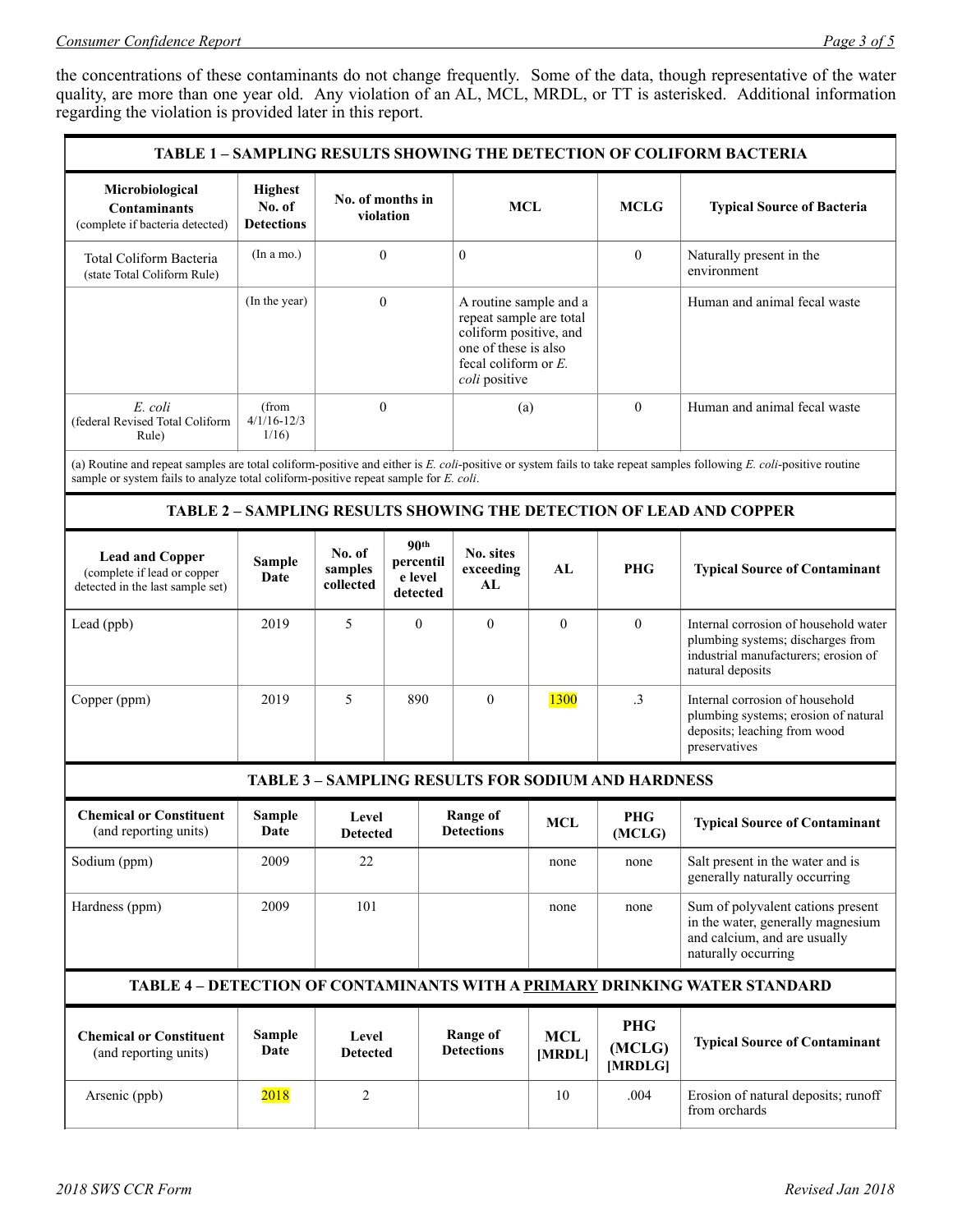| Fluoride (ppm)                                          | 2018           | 0.3                                             |                                      | 2.0                       | $\mathbf{1}$         | Erosion of natural deposits; water<br>additive which promotes strong<br>teeth; discharge from fertilizer &<br>aluminum factories                                                                                         |
|---------------------------------------------------------|----------------|-------------------------------------------------|--------------------------------------|---------------------------|----------------------|--------------------------------------------------------------------------------------------------------------------------------------------------------------------------------------------------------------------------|
| Nitrate (as nitrogen, N)<br>(ppm)<br>Nitrite            | 2021           | 3.2<br>NĐ.                                      |                                      | 10                        | 10                   | Runoff and leaching from fertilizer<br>use; leaching from septic tanks and<br>sewage; erosion of natural deposits                                                                                                        |
|                                                         |                |                                                 |                                      |                           |                      |                                                                                                                                                                                                                          |
|                                                         |                |                                                 |                                      |                           |                      | TABLE 5 - DETECTION OF CONTAMINANTS WITH A SECONDARY DRINKING WATER STANDARD                                                                                                                                             |
| <b>Chemical or Constituent</b><br>(and reporting units) | Sample<br>Date | <b>Level Detected</b>                           | <b>Range of</b><br><b>Detections</b> | <b>MCL</b>                | <b>PHG</b><br>(MCLG) | <b>Typical Source of Contaminant</b>                                                                                                                                                                                     |
| Chloride (ppm)                                          | 2018           | 14                                              |                                      | 500                       | none                 | Runoff/leaching from natural<br>deposits; sea water influence                                                                                                                                                            |
| Specific Conductance<br>$\mu$ S/cm                      | 2018           | 306                                             |                                      | 1600                      | none                 | Substances that form ions when in<br>water; sea water influence                                                                                                                                                          |
| Sulfate Chloride (ppm)                                  | 2018           | 16.9                                            |                                      | 500                       | none                 | Runoff/leaching from natural<br>deposits; industrial wastes                                                                                                                                                              |
| <b>Total Dissolved Solids</b>                           | 2018           | 200                                             |                                      | 1000                      | none                 | Runoff/leaching from natural<br>deposits                                                                                                                                                                                 |
| Turbidity (units)                                       | 2018           | 0.3                                             |                                      | 5.0                       | none                 | Soil runoff                                                                                                                                                                                                              |
|                                                         |                | TABLE 6 - DETECTION OF UNREGULATED CONTAMINANTS |                                      |                           |                      |                                                                                                                                                                                                                          |
| <b>Chemical or Constituent</b><br>(and reporting units) | Sample<br>Date | <b>Level Detected</b>                           | <b>Range of</b><br><b>Detections</b> | <b>Notification Level</b> |                      | <b>Health Effects Language</b>                                                                                                                                                                                           |
| Vanadium (ppb)                                          | 2018           | 13                                              |                                      | 50 ppb                    |                      | The babies of some pregnant<br>women who drink water containing<br>vanadium in excess of the<br>notification level may have an<br>increased risk of developmental<br>effects, based on studies in<br>laboratory animals. |

### **Additional General Information on Drinking Water**

Drinking water, including bottled water, may reasonably be expected to contain at least small amounts of some contaminants. The presence of contaminants does not necessarily indicate that the water poses a health risk. More information about contaminants and potential health effects can be obtained by calling the USEPA's Safe Drinking Water Hotline (1-800-426-4791).

Some people may be more vulnerable to contaminants in drinking water than the general population. Immunocompromised persons such as persons with cancer undergoing chemotherapy, persons who have undergone organ transplants, people with HIV/AIDS or other immune system disorders, some elderly, and infants can be particularly at risk from infections. These people should seek advice about drinking water from their health care providers. USEPA/Centers for Disease Control (CDC) guidelines on appropriate means to lessen the risk of infection by *Cryptosporidium* and other microbial contaminants are available from the Safe Drinking Water Hotline (1-800-426-4791).